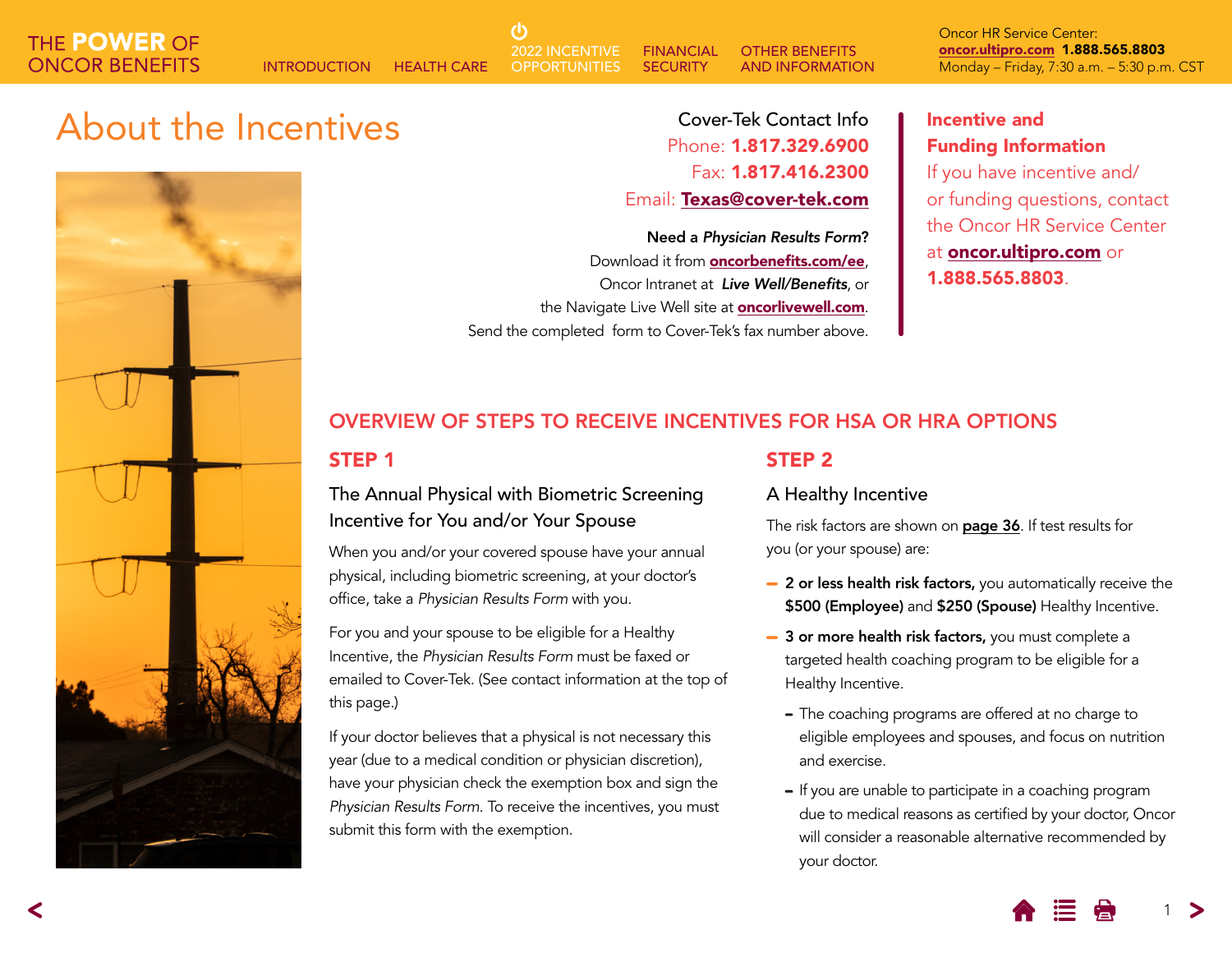**FINANCIAL SECURITY** OTHER BENEFITS AND INFORMATION 2022 INCENTIVE **OPPORTUNITIES** 

Oncor HR Service Center: [oncor.ultipro.com](http://oncor.ultipro.com) 1.888.565.8803 INTRODUCTION HEALTH CARE OPPORTUNITIES SECURITY AND INFORMATION Monday – Friday, 7:30 a.m. – 5:30 p.m. CST

## Annual Physical with Biometric Screening and Healthy Incentive

Cover-Tek Contact Info Phone: 1.817.329.6900 Fax: 1.817.416.2300 Email: [Texas@cover-tek.com](mailto:Texas@cover-tek.com)

Need a *Physician Results Form*? Download it from **[oncorbenefits.com/](http://oncorretirees.com)ee**, Oncor Intranet at *Live Well/Benefits*, or the Navigate Live Well site at **[oncorlivewell.com](http://oncorlivewell.com)**. Send the completed form to Cover-Tek's fax number above.

### Incentive and Funding Information

If you have incentive and/ or funding questions, contact the Oncor HR Service Center at [oncor.ultipro.com](http://oncor.ultipro.com) or 1.888.565.8803.

### ANNUAL PHYSICAL WITH BIOMETRIC SCREENING

Complete your Annual Physical with your physician and submit your *Physician Results Form* to Cover-Tek by August 31, 2021 for funding of your incentive in late January 2022, or by December 31, 2021 for funding in late April 2022.

If your doctor believes that a physical is not necessary this year (due to a medical condition or physician discretion), have your physician check the exemption box and sign the *Physician Results Form*. To receive the incentives, you must submit this form with the exemption.

If you are unable to participate in a coaching program due to medical reasons as certified by your doctor, Oncor will consider a reasonable alternative recommended by your doctor.

#### For Scott & White Health Plan Participants

For 2022 only, you will automatically receive the Healthy Incentive if you submit the *Physician Results Form* with your Annual Physical with Biometric Screening results by the timeline shown above. The Scott & White Health Plan is no longer offered as a medical option as of January 1, 2022.